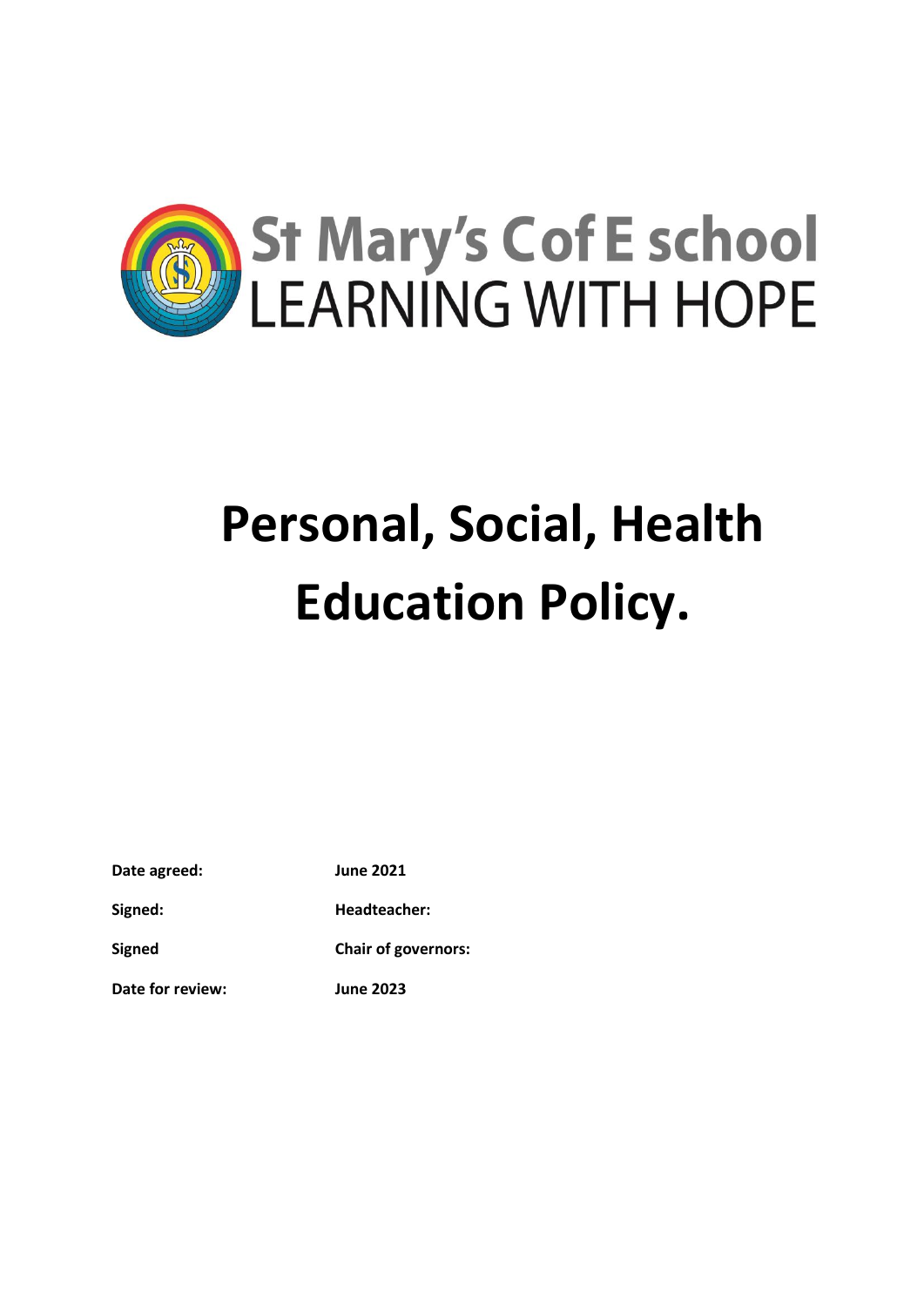# **PSHE Policy**

# **1. Rationale**

- This policy offers a whole school statement of intent through its aims for PSHE
- It sets out an agreed approach to PSHE in the curriculum, guiding practice, offering a clear framework for teaching and a "toolkit" for future decision making
- It clarifies our school's intended outcomes for its PSHE provision.
- It informs and reflects practice by outlining the content covered and methodology used to enable learning in PSHE.

Personal, Social, Health Education (PSHE) at St Mary's underpins our school mission statement and aims which is to educate children for "life in its fullness" by educating pupils spiritually, intellectually, socially, morally, aesthetically and physically based on Christian principles and on the examples of Jesus in the gospels. We aim to do this by:

- **Educating for Wisdom, Knowledge and Skills** by following a broad and balanced curriculum that stimulates a sense of curiosity and excitement about the world whilst developing the full potential of all children.
- **Educating for Hope and Aspiration** by providing a safe, nurturing and caring environment where all children can take risks, build resilience, flourish and demonstrate courageous advocacy in action.
- **Educating for Community and Living well together** by building positive relationships with our local, national and international communities and for the schools to be hubs of learning in the community.
- **Educating for Dignity and Respect** by promoting the character virtues of perseverance, generosity, respect and responsibility so that children leave the school resilient and trustworthy whilst displaying good manners and empathy for others.

# **2. Intent**

Our whole school vision of "Together we can make a difference" is at the heart of our personal, social and health education (PSHE) provision. Our programme promotes children's personal, social and economic development by exploring the three core themes of: Health and Well Being, Relationships and Living in the Wider World. This provides children with the knowledge, skills and understanding they need to lead confident, healthy, independent lives and to become informed, active,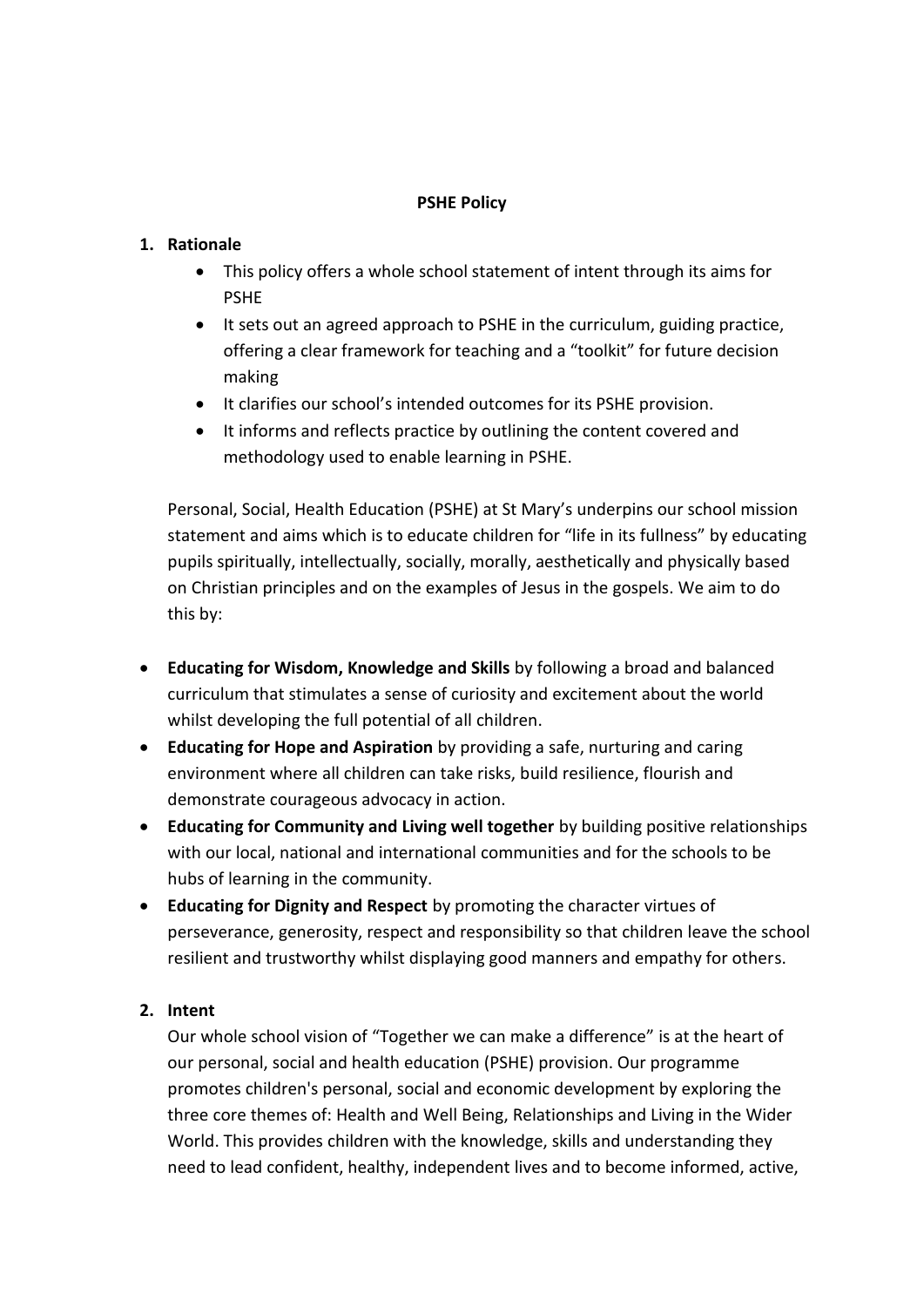responsible citizens. It is essential that the children feel secure in themselves so that they are confident enough to make a difference. All children are encouraged to take part in a wide range of activities and experiences across and beyond the curriculum, contributing fully to the life of our school and community. They learn to recognise their own worth, work well with others and become increasingly responsible for their own learning by developing resilience, self-confidence, self-esteem and empathy. They reflect on their experiences and understand how they are developing personally and socially, tackling many of the spiritual, moral, social and cultural issues that are part of growing up. It gives children an understanding of the rights and responsibilities that are part of being a good citizen and introduces them to some of the principles of prudent financial planning and understanding. They learn to understand and respect our common humanity, diversity and differences so that they can go on to form the effective, fulfilling relationships that are an essential part of life-long learning.

# 3. **Objectives**

The objectives of our PSHE curriculum, taught through our three core themes are:

- To explore what is meant by a healthy lifestyle and how to maintain physical, mental and emotional health and well-being
- To understand how to manage risks to physical and emotional health and well being
- To understand how to keep physically and emotionally safe
- To manage change, including puberty, transition and loss
- To identify different influences on health and wellbeing and how to make informed choices about both and to recognise sources of help with this
- How to respond in an emergency
- How to develop and maintain a variety of relationships, within a range of social/cultural contexts
- How to recognise and respond to risky or negative relationships including all forms of bullying and abuse
- How to recognise and manage emotions within a range of relationships
- How to respect equality and diversity in relationships
- To respect others and self and the importance of behaviours and actions
- To understand the term "British Values"
- To explore rights and responsibilities as members of families, different groups and ultimately as citizens
- To respect diversity and equality and how to be a productive member of a diverse community
- To respect and protect the environment
- To understand where money comes from, the part it plays in people's lives, keeping it safe and the importance of managing it effectively
- A basic understanding of enterprise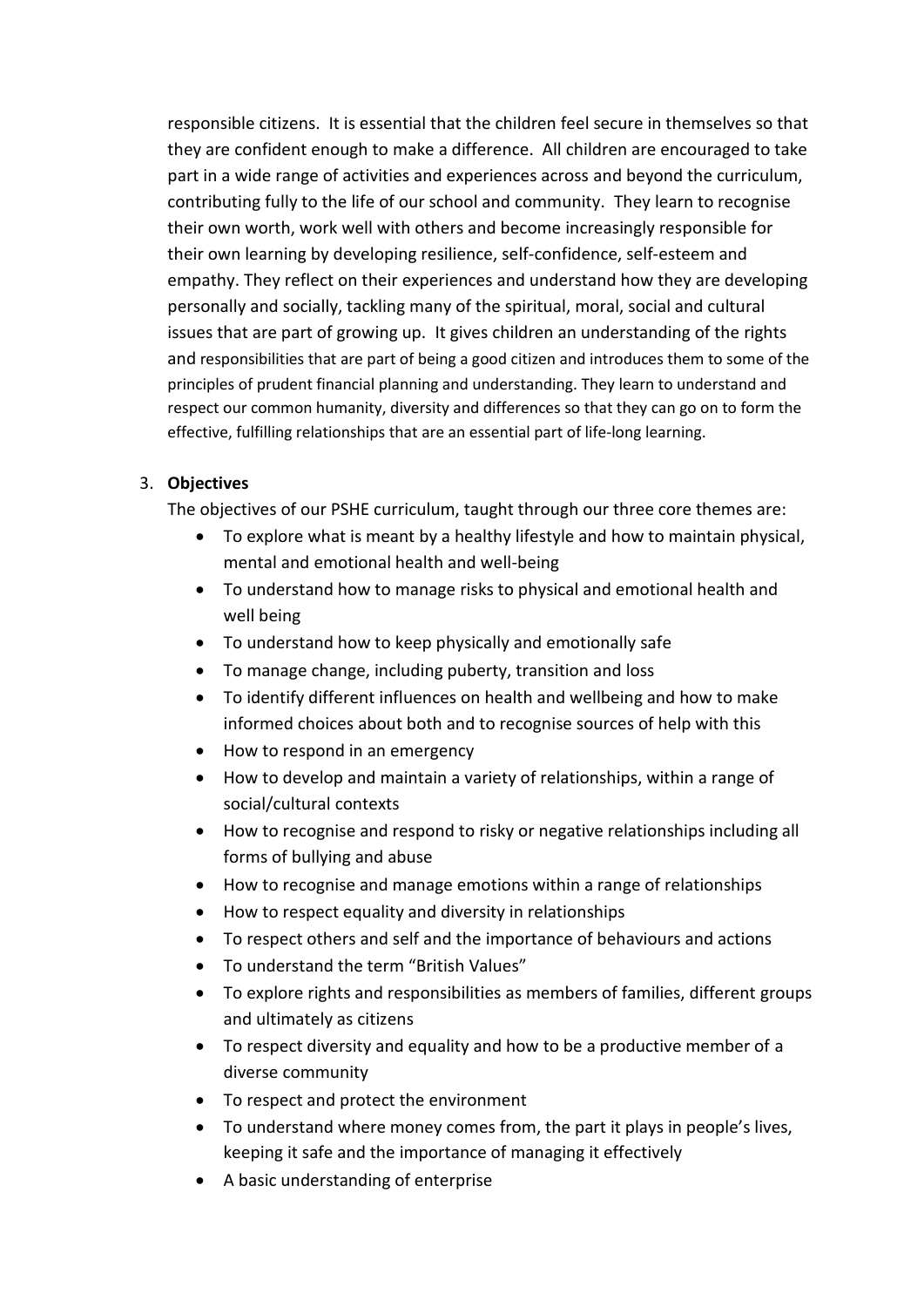# 4. **Definitions**

It is important for our children that PSHE lessons are taught by all teachers using shared definitions. For this purpose, key definitions are listed below:

Bullying: Repeated behaviour which is intended to hurt someone either emotionally or physically (Bullying UK)

Drugs: A substance people take to change the way people think, feel or behave. The term drugs includes an illegal drug, a legal drug (alcohol or tobacco) an over the counter prescription drug (United Nations Office on Drugs and Crime) Puberty: Is when a child's body begins to develop and change as they become an adult (NHS)

Hygiene: Practices to maintain health and prevent disease especially through cleanliness (Oxford Dictionary)

Racism: Treating people differently because of their race or culture (Child line) Abuse: Is anything another person does that is meant to cause harm (Child line) Disability: A physical or mental impairment which has an effect on carrying out normal day to day activities (Disability Discrimination Act)

Wellbeing is the state of being healthy, safe, comfortable and happy (Oxford Dictionary)

| Specific responsibilities               | Who $-$ role?     |
|-----------------------------------------|-------------------|
| Leading the PSHE provision and          | LH and NB         |
| curriculum                              |                   |
| Assessing and coordinating training and | HТ                |
| support for staff                       |                   |
| Establishing and maintaining links with | LH, NB, PT and HT |
| external agencies/other health          |                   |
| professionals                           |                   |
| Policy development and review           | LH and NB         |
| Managing child protection/safeguarding  | HT, DK and PT     |
| issues                                  |                   |
| Establishing and maintaining links with | All staff         |
| parents/carers                          |                   |
|                                         |                   |

# **5. Responsibilities**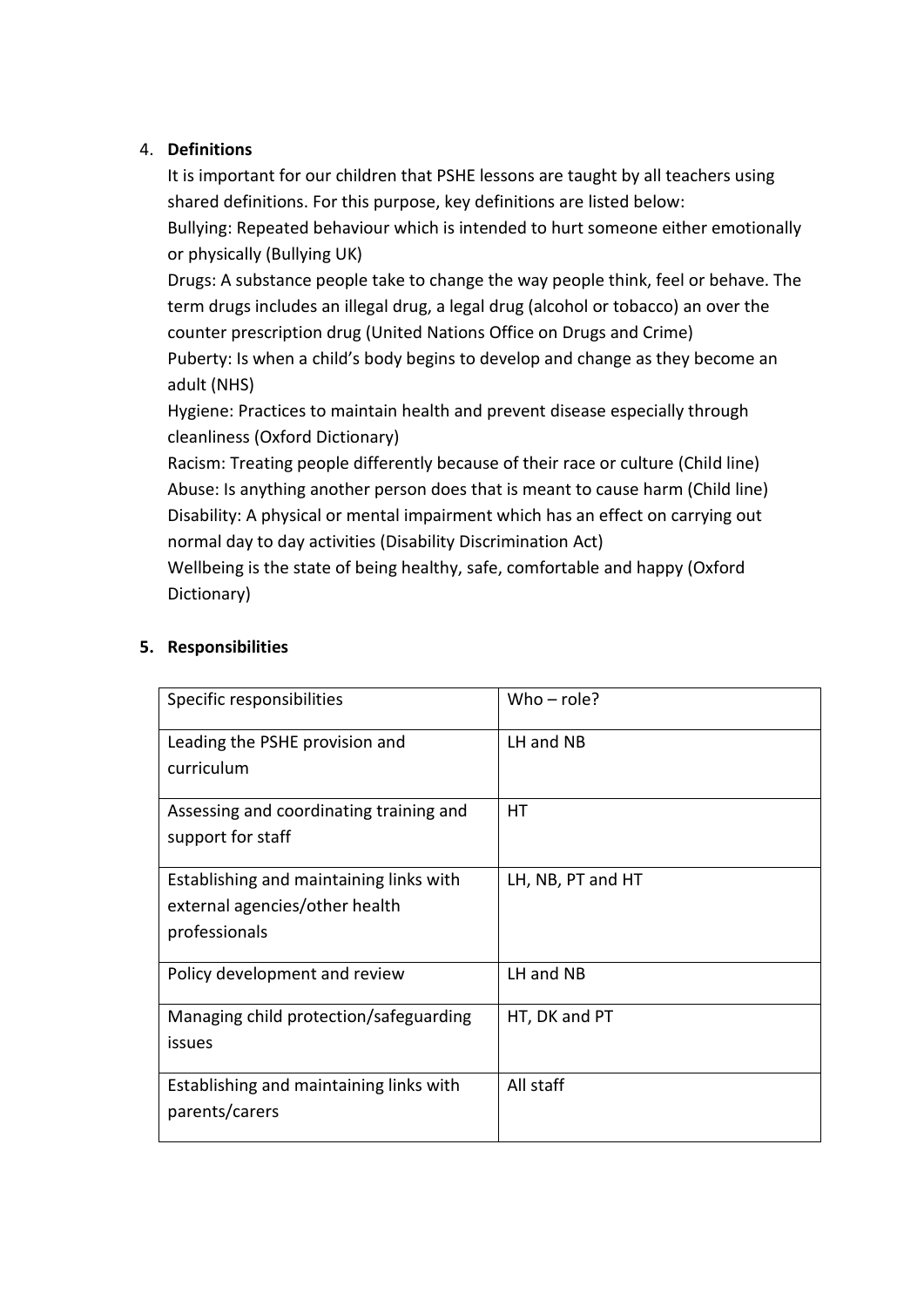#### 6. **Implementation**

PSHE is carried out not simply in the classroom but it underpins our school ethos. As often as possible, PSHE is linked to other subjects in the curriculum to make the learning meaningful but at times there is a need to teach PSHE in distinct and separate lessons. Teachers use their own flexibility to adapt their teaching to the needs of each cohort. Links are made in the scheme of work to specific teaching packs in each year group including: The Jubilee Centre for Character and Values, DEAL, Drugs and Alcohol Scheme, Medway Resources, British Red Cross, NSPCC, SEAL documentation, Barnados, Cornwall Healthy Schools, Barclays Scheme, Premier League Primary Stars, Smartie the Penguin, Dove and Common Sense Media.

When appropriate, external visitors are invited in to enhance the PSHE teaching and learning. The scheme of work at St Mary's follows the PSHE Association programme of study for PSHE broken down into distinct year groups. It is a spiral curriculum so that children build upon their prior knowledge and understanding every year. **"**The We've Got it Covered" Document ensures that we are fully covering the RSE and Health Education Statutory Guidance issued in February 2019.

# 7. **Impact**

It is inappropriate for assessment in PSHE education to be about levels or grades, passing or failing. The model of assessment that is most meaningful in PSHE is ipsative assessment. This compares where a pupil is at the end of a lesson or series of lessons with where they were before. The benchmark against which progress is measured is the pupil's own starting point and not the performance of others. Children place their PSHE work in individual folders which follow them through Key Stage One and Key Stage Two. Monitoring takes place collaboratively as a whole staff in designated staff meetings at least twice a year. A sample of folders are brought to the meeting to ensure continuity and progression across the school. Monitoring of lessons takes place as part of the whole school monitoring programme. Annual Pupil conferencing with the pupils by Governors ensures that our PSHE provision is valued and effective throughout the school.

#### **8. Equal Opportunities and Special Needs**

#### **Ethnicity, religion and cultural diversity:**

Our policy values the different backgrounds of all pupils in school and, in acknowledging and exploring different views and beliefs, seeks to promote respect and understanding. We encourage respect for all religions and cultures. We do not ask pupils to represent the views of a particular religious or cultural group to their peers, unless they choose to do so.

#### **Special educational needs and learning difficulties:**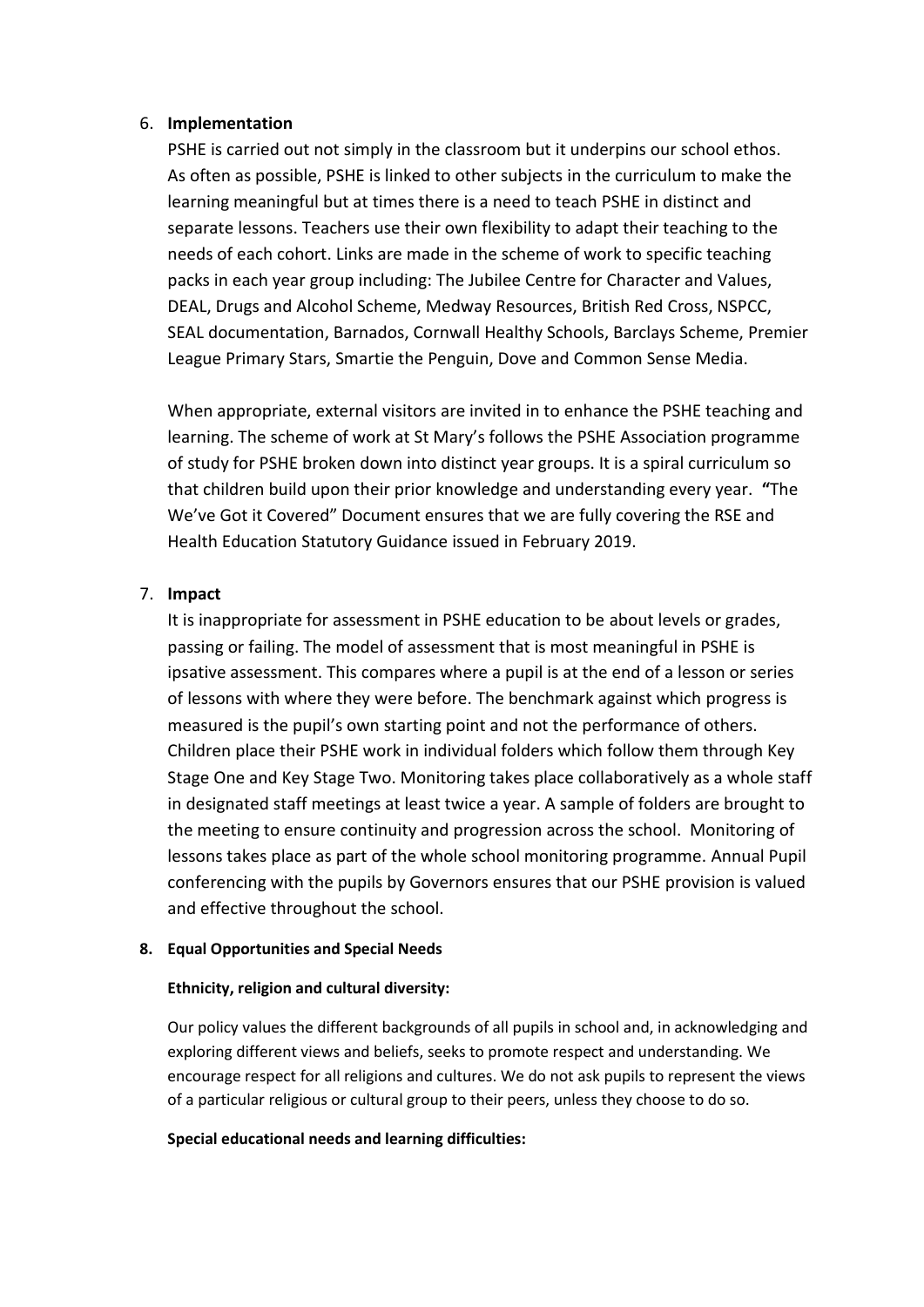We ensure that all pupils receive PSHE and we offer provision appropriate to the particular needs of our pupils, taking specialist advice where necessary. Staff differentiate lessons appropriately to ensure that all members of the class can access the information fully. The school uses a variety of different strategies to ensure that all pupils have access to the same information. Some pupils will be more vulnerable to abuse and exploitation than their peers, and others may be confused about what is acceptable public behaviour. These pupils will need help to develop skills to reduce the risks of being abused and exploited, and to learn what sorts of behaviour are, and are not, acceptable.

#### **Sexual identity and sexual orientation:**

We have a clear duty under the Equality Act 2010 to ensure that our teaching is accessible to all pupils, including those who are lesbian, gay, bisexual and transgender (LGBT). Inclusive PSHE will foster good relations between pupils, tackle all types of prejudice, including homophobia, and promote understanding and respect, enabling us to meet the requirements, and live the intended spirit, of the Equality Act 2010.

#### **9. Safeguarding and Child Protection**

PSHE plays a very important part in fulfilling the statutory duties all schools have to meet and the PSHE policy should be closely aligned to the school's safeguarding policy. PSHE helps pupils to know and understand how to keep themselves and others safe, make informed decisions and manage risk and equips them with the knowledge and skills to get help if they need it. When teaching any sensitive issue, pupils may give cause for concern, and a link needs to be made with the inclusion co-ordinator and safeguarding arrangements. All adults involved in PSHE delivery are aware of the safeguarding arrangements in place.

#### **Confidentiality in the context of PSHE lessons**

The nature of PSHE means that pupils may disclose personal information that staff respond to appropriately. The classroom is never a confidential place to talk, and that remains true in PSHE. Pupils will be reminded that lessons are not a place to discuss their personal experiences and issues, or to ask others to do so, through the establishment of ground rules. Any visitor to the classroom will be bound by the school's policy on confidentiality, regardless of whether they have, or their organisation has, a different policy. We will make sure visitors are aware of this, and make sure there are enough opportunities for pupils to access confidential support after the lesson if they need it.

Any information disclosed to a staff member or other responsible adult, which causes concern about the pupil's safety, will be communicated to the designated person as soon as possible and always within 24 hours, in line with our safeguarding and child protection policy. If a pupil tells a health professional, such as the school nurse, something personal on a one-to-one basis outside of the classroom, our school's confidentiality policy will help us to decide whether that person can keep that information confidential, or whether they need to seek help, advice, or refer to someone else. We will also signpost pupils and their families, where appropriate, to on and offline community, health and counselling services so pupils know where to go for confidential help and advice.